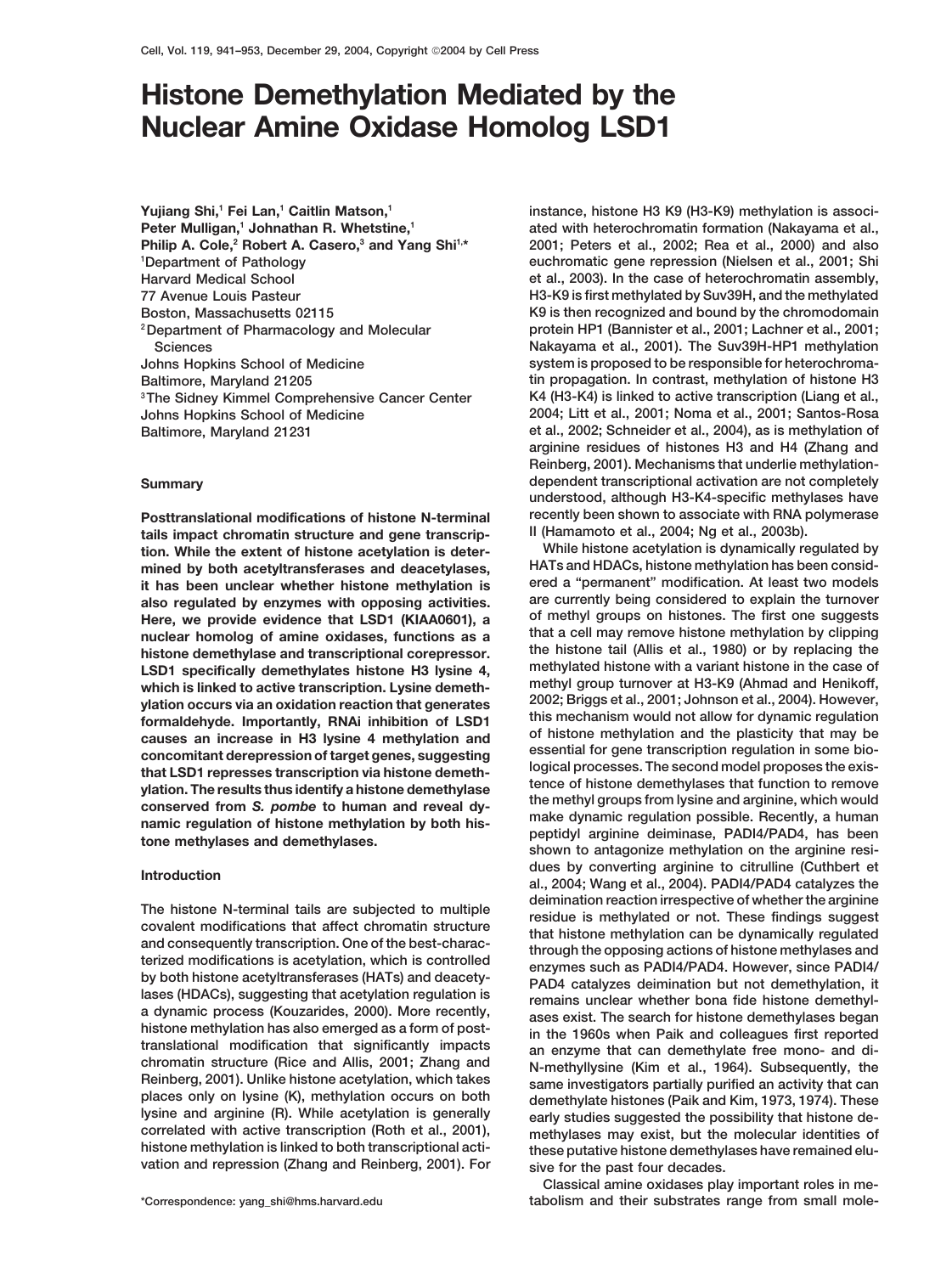**cules (e.g., spermine and spermidine) to proteins. More such as SPAC23E2.02 of** *S. pombe* **contain an additional recently, amine oxidases have also been proposed to HMG box, suggesting possible DNA binding activity. function as histone demethylases via an oxidation reac- The amine oxidase homology region was used for the tion that removes methyl groups from lysine or arginine construction of a phylogenetic tree shown in Figure 1B. residues of histones (Bannister et al., 2002). KIAA0601 Interestingly, LSD1 homologs appear to be absent in encodes a protein that shares significant sequence ho-** *S. cerevisiae***. mology with FAD-dependent amine oxidases (Hum- Since LSD1 has been found in a number of corepresphrey et al., 2001; Shi et al., 2003). We identified sor complexes (Hakimi et al., 2002, 2003; Humphrey et KIAA0601/NPAO as a component of the CtBP corepres- al., 2001; Shi et al., 2003; Tong et al., 1998; You et al., sor complex (Shi et al., 2003), and it has also been found 2001), we wished to determine whether it plays a direct in a number of other corepressor complexes, including role in transcriptional repression. We first asked whether NRD (Tong et al., 1998), Co-REST (You et al., 2001), and LSD1 functions as a repressor when directed to a target** subsets of the HDAC complexes (Hakimi et al., 2002, promoter. As shown in Figure 1D, when fused to the **2003; Humphrey et al., 2001). Recent studies of the GAL4 DNA binding domain (G4LSD1), LSD1 repressed** *C. elegans* **homolog, SPR-5, provided genetic evidence G4-TK-Luc reporter gene in a dose-dependent manner. for a role in transcriptional repression (Eimer et al., 2003; As a control, G4 DNA binding domain alone (G4DBD) Jarriault and Greenwald, 2002). However, its exact role had no repressive effect on the same promoter and in transcriptional regulation has been unclear. instead activated the promoter slightly (Figure 1D). Fur-**

**of KIAA0601, we undertook molecular, biochemical, and lacking the G4 binding sites, suggesting that repression enzymological analyses of the protein. Using multiple was not due to squelching (data not shown). Importantly, experimental approaches, we provide evidence that a C-terminal deletion mutant (G4LSD1C) that lacks a KIAA0601 is a lysine-specific demethylase with sub- large portion of the amine oxidase homologous region strate specificity for K4-methylated histone H3. We now (diagrammed in Figure 1C) and is therefore enzymatirefer to this protein as LSD1 (Lysine Specific Demethyl- cally inactive (see below) was significantly compromised ase 1) to reflect this newly identified role. We show that in its ability to repress transcription, although some re-LSD1 functions as a transcriptional corepressor that sidual repression activity was observed for this mutant participates in the silencing of endogenous neuron-spe- (Figure 1E). Since repression mediated by LSD1 requires cific genes. Significantly, RNAi knockdown of LSD1 re- the C-terminal amine oxidase homology domain, the sulted in an increase in H3-K4 methylation and a con- transcriptional function of LSD1 may therefore be linked comitant derepression of the target genes. These to its enzymatic activity. findings suggest a model where LSD1 represses transcription by demethylating histone H3 at K4, whose LSD1 Is a Lysine-Specific Histone Demethylase methylation is linked to active transcription (Liang et al., LSD1 is a flavin-containing protein based on its ability et al., 2002; Schneider et al., 2004). Since LSD1 and its Its sequence homology with amine oxidases predicts related proteins are present from** *S. pombe* **to mammals, that LSD1 may catalyze oxidation reactions of biogenic demethylation is likely an evolutionarily conserved func- amines including monoamine, polyamines, or N-methyltion for this family of proteins. The identification of LSD1 ated protein substrates (such as histones) (Bannister et as a histone demethylase indicates that, similar to ace- al., 2002). Amine oxidation catalyzed by flavin-con**and is subject to regulation by both methylases and de-<br>methylases.

**domains of LSD1 and its related proteins. The C-terminal sion of mono- or dimethylated K (or R) to nonmethylated 2/3 of LSD1 displays significant sequence homology K (or R) and formaldehyde (Figure 2A). Since LSD1 is a** with FAD-dependent amine oxidases. The N terminus transcriptional corepressor, we further speculated that **of LSD1 has a SWIRM domain, which is found in a num- it might specifically remove methyl groups from lysine** ber of proteins involved in chromatin regulation (Aravind (or arginine) whose methylation is linked to active tran**and Iyer, 2002). Although the function of the SWIRM scription. We chose to focus on H3-K4 methylation since domain is currently unclear, the domain sets LSD1 and this is one of the best-characterized sites where both its family members apart from the conventional amine di- and trimethylation have been linked to active tranoxidases involved in metabolism. By searching for pro- scription (Liang et al., 2004; Litt et al., 2001; Noma et teins that have both the amine oxidase and the SWIRM al., 2001; Santos-Rosa et al., 2002; Schneider et al., domains, we identified a LSD1-like protein AOF1 in hu- 2004). To investigate this possibility, a histidine epitopeman (Figure 1A). In addition, we found three LSD-like tagged LSD1 (HIS-LSD1) was expressed in bacteria and proteins in** *C. elegans***, one in** *Drosophila***, four in** *Arabi-* **purified to near homogeneity (Figure 2B). FAD was found** *dopsis***, and two in** *S. pombe* **(Figure 1A). Some members to copurify with LSD1 rendering the purified protein yel-**

**To understand the function and mechanism of action thermore, G4LSD1 had no effect on TK-Luc reporter**

 $2001$  and FAD (Humphrey et al., 2001 and data not shown). taining amine oxidases is characterized by oxidative cleavage of the  $\alpha$ -carbon bond of the substrate to form **methylases. an imine intermediate, which, in turn, is hydrolyzed to form an aldehyde and amine via a nonenzymatic pro-Results cess. In a complete catalytic cycle, the cofactor FAD is** reduced to FADH<sub>2</sub> and then is likely to be reoxidized **LSD1 Is a Transcriptional Corepressor by oxygen to produce hydrogen peroxide (Binda et al., that Is Evolutionarily Conserved 2002). We hypothesized that, as a flavin-containing Figure 1A shows a schematic diagram of the predicted amine oxidase homolog, LSD1 may catalyze the conver-**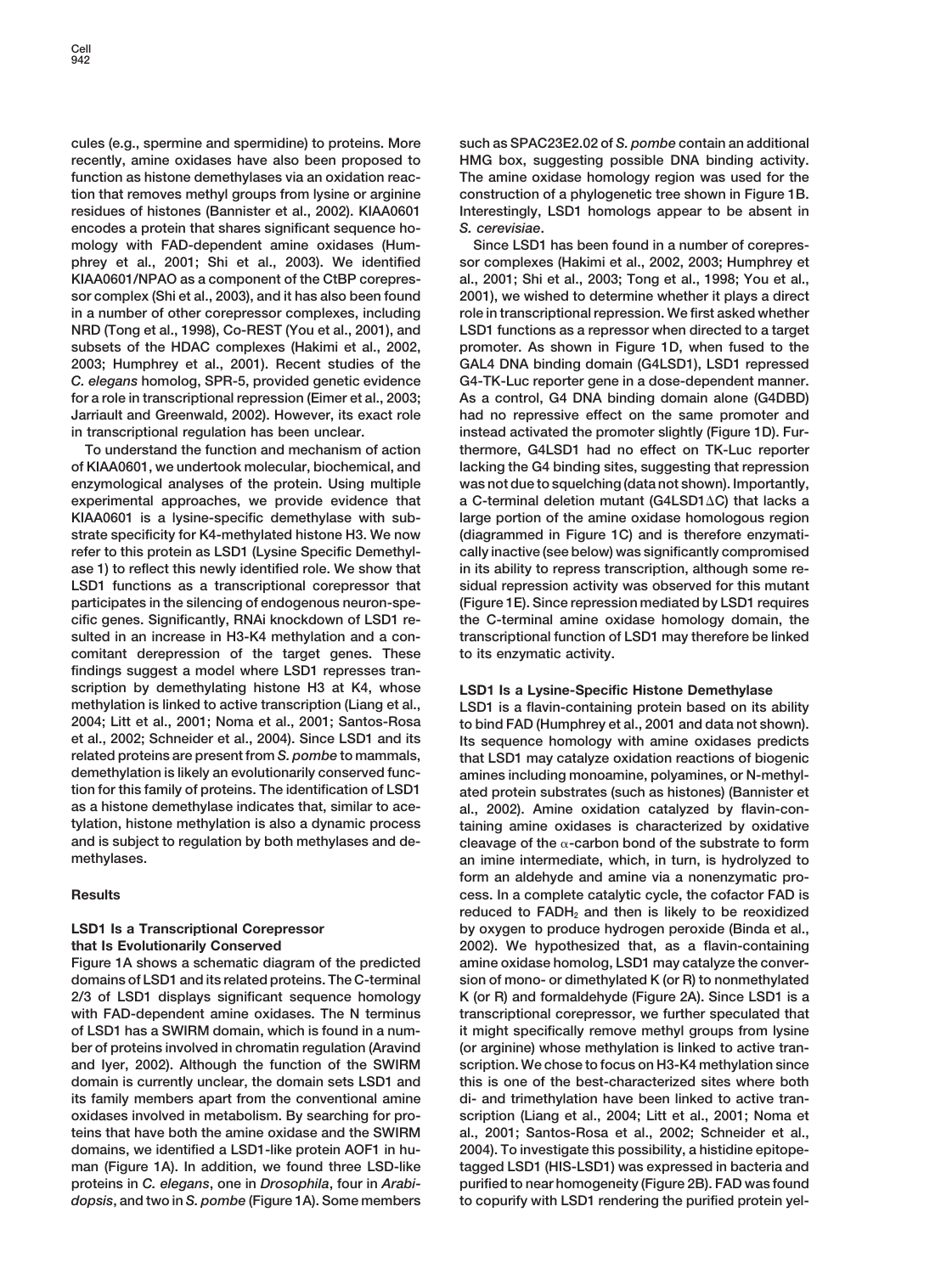

**Figure 1. LSD1 Is a Transcriptional Corepressor and Is Evolutionarily Conserved**

**(A) Diagram of the LSD1-like amine oxidase family members in different species. The deduced amino acid sequences are retrieved from NCBI GenBank and analyzed by the NCBI Conserved Domain Search Program. The SWIRM (oval with vertical stripes), amine oxidase domain (filled oval), and FAD binding motif (diamond) are drawn proportionally. Some family members contain a spacer region in their amine oxidase domain, which is shown by rectangles with diagonal stripes. The** *S. pombe* **protein SPAC23E2.02 contains an HMG domain (hexagon). NP\_187650.1 has been described previously as FLD that is involved in regulating flowering time (He et al., 2003).**

**(B) Two subfamilies of LSD1-like proteins. The amine oxidase domains of these proteins are classified into two subfamilies based on ClustalWaligned phylogenetic tree. A noted difference is that the LSD1 subfamily (seven members) contains the spacer region but not the AOF1 subfamily (six members) (except NP\_193364.1).**

**(C) Diagrams of G4LSD1 and the C-terminal deletion mutant G4LSD1C. AO: amine oxidase.**

**(D) G4LSD1 represses transcription. Various amounts of G4LSD1 and G4DBD plasmids were transfected into HeLa cells together with the G4TK-Luc reporter gene, and their repression activities were analyzed by measuring the luciferase activity. The reporter activity in presence of the pcDNA3 vector (pcDNA3) was designated as 1. The data are the means of two independent experiments.**

**(E) G4LSD1C mutant is defective in repression. The repression activity was expressed as fold of repression (means SD from three independent experiments) relative to the G4DBD control. The repression activity of wt G4LSD1 was arbitrarily designated as 100.**

**low, which is characteristic of FAD bound proteins (data panel C2, compare lanes 7 and 8), indicating substrate**

**not shown). The HIS-LSD1 proteins were incubated with specificity of this enzyme. The significant reduction of histone H3 peptides carrying dimethylated K4 (di- the methylation signal on K4 in the presence of LSD1 MeK4H3) or K9 (diMeK9H3), and the methylation status was not due to degradation of the diMeK4H3 peptides was determined using a diMeK4H3- or diMeK9H3-spe- since LSD1 had no effect on the stability of the H3 cific antibody, respectively. As shown in Figure 2C, even peptides (Figure 2C, panel C3, compare lane 1 with lanes** the lowest amount of LSD1 used (lane 2,  $1 \mu q = 10$  2–4). This putative enzymatic activity is abolished upon **pmole) effectively reduced dimethylation level at K4 (1 heat treatment, which caused protein denaturation, connmole of diMeK4H3) but had no effect on nonmethylated sistent with the possibility that LSD1 was the enzyme H3 (not shown). This represented approximately 1:100 responsible for the observed demethylation (Figure 2D, molar ratio of LSD1 to diMeK4H3, consistent with this top panel, compare lanes 2 and 3 with lane 1). As a being an enzyme-driven reaction. In contrast, LSD1 control, FMS1, which is an amine oxidase related to failed to reduce the dimethylation level at K9 (Figure 2C, LSD1 in sequence, failed to catalyze the same enzymatic**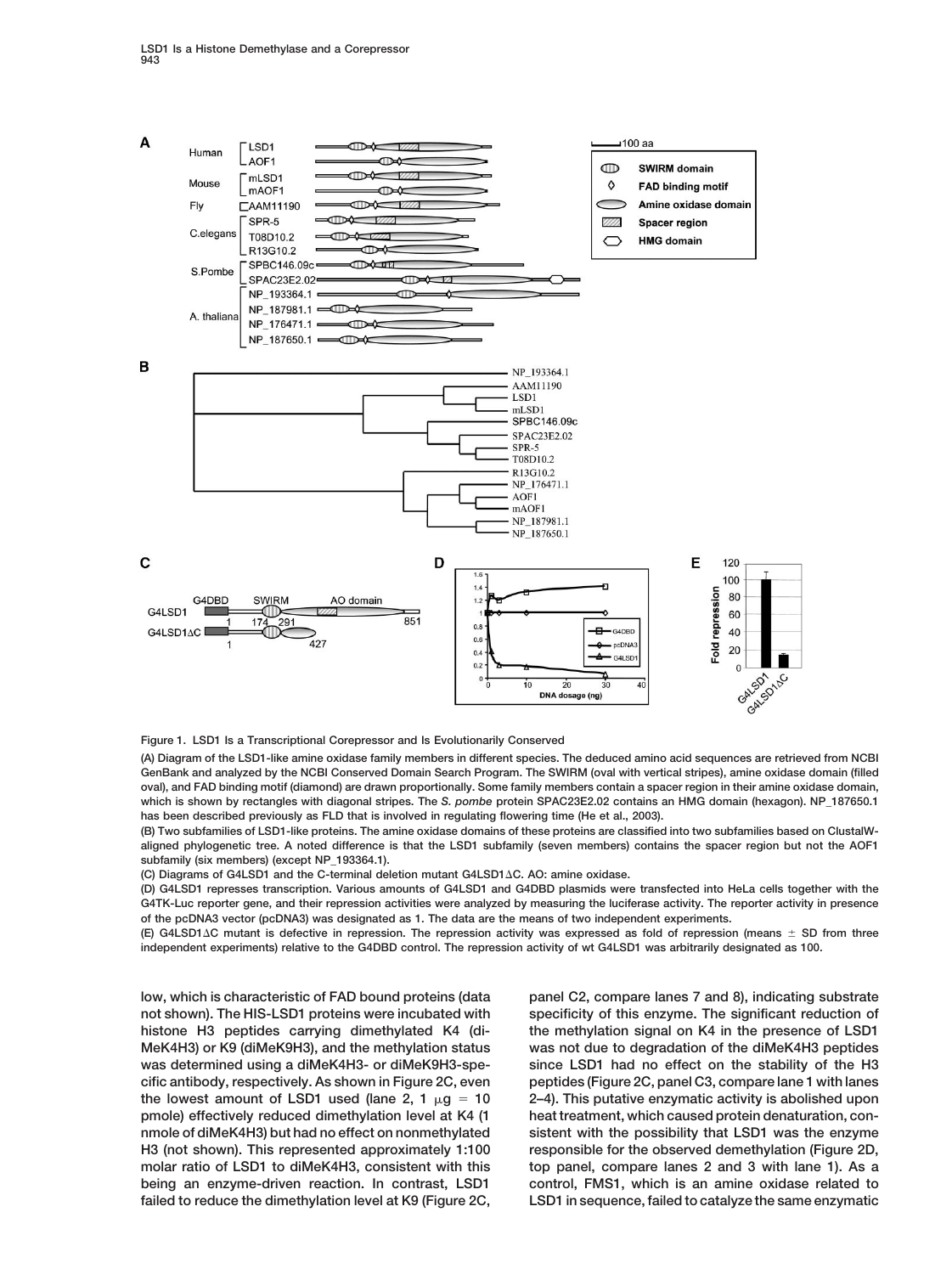### A Postulated pathway for Demethylation of diMeK4H3 by LSD1



# **Figure 2. Demethylation of diMeK4H3 Peptides by LSD1**

**(A) Possible chemical reactions for LSD1-catalyzed demethylation. Only diMeK4H3 is shown, but the proposed reactions are also compatible with monomethylated lysines or methylated arginines.**

**(B) Purification of HIS-LSD1 from bacteria. Coomassie blue staining of affinity-purified HIS-tagged human LSD1 (HIS-LSD1). LSD1 protein** concentration was estimated by comparing with the BSA standard (lanes 3 and 4). Lane1: 10 µl HIS-LSD1, lane 2: empty vector control, lanes **3 and 4: 10 and 5 g of BSA. Estimated HIS-LSD1 concentration is 3 g/l. The asterisk (\*) indicates possible minor breakdown products of HIS-LSD1.**

**(C) Demethylation assay using diMeK4H3 and diMeK9H3 peptides as substrates. Different amounts of purified HIS-LSD1 and HIS-FMS1, a yeast polyamine oxidase, were incubated with diMeK4H3 or diMeK9H3, respectively, and analyzed by Western blot analysis with either a diMeK4H3- or diMeK9H3-specific antibody (panel C1 and C2). The biotin and HIS antibodies were used to detect the histone peptides, which were conjugated to biotin (panel C3), and HIS-LSD1 or HIS-FMS1, respectively (panel C4).**

**(D) Heat treatment and analysis of the LSD1 C-terminal deletion mutant HIS-LSD1C. Heat treatment at 75C as well as deletion of aa 428–851 inactivated the enzymatic activity of LSD1 (top panel, compare lanes 1 and 4 with lanes 2 and 3, respectively). The amount of HIS-LSD1 used in the assays was visualized by Western blotting using an anti-HIS epitope tag antibody (lower panel). Asterisks (\*) denote possible breakdown products of HIS-LSD1.**

**the signals detected by the diMeK4H3 antibody (panel specific antibodies used in the above assays were either**

**reaction (Figure 2C, panel C1, compare lane 5 with lanes A1 compare lanes 2 and 3 with lane 1). The same blot 2–4). In contrast, FMS1 has previously been shown to was re-probed by a pan H3 acetylation antibody, which catalyze oxidation of polyamine (Landry and Sternglanz, detected similar levels of acetylation with or without 2003). Importantly, HIS-LSD1 had barely detectable LSD1 (Figure 3A, panel A2, compare lane 2 with lane 1), polyamine oxidation activity, yielding only a 2-fold above suggesting that the loss of the methylation signal was background signal, which was about a thousand-fold not due to fortuitous degradation of histone H3. We next** less active than FMS1 (data not shown). Therefore, LSD1 determined whether LSD1 could catalyze demethylation **is likely a histone demethylase but not a polyamine oxi- of histone H3 with either mono- or trimethylated K4, the** dase. Significantly, the same C-terminal deletion mutant latter modification being also linked to active transcrip-**LSD1C, which was compromised transcriptionally (Fig- tion. As shown in Figure 3B, while LSD1 reduced the ure 1E), also failed to demethylate diMeK4H3 peptides signal representing monomethylated K4 of histone H3, (Figure 2D, top panel, lane 4), suggesting that LSD1- it had no effect on trimethylated K4 (compare panel B2 mediated transcriptional repression may be linked to with panel B3). The inability of LSD1 to convert trimethythis potential histone demethylase activity. lated K4 to an unmodified product is likely to be due to We next asked whether LSD1 can mediate demethyl- the inherent chemistry of the flavin-containing amine ation reactions when native histones isolated from HeLa oxdases, which requires a protonated nitrogen in the cells were used as substrates. As shown in Figure 3A, substrates, thus restricting the substrates to mono- or wild-type LSD1, but not LSD1C, significantly reduced dimethylated peptides (Figure 2A). The modification-**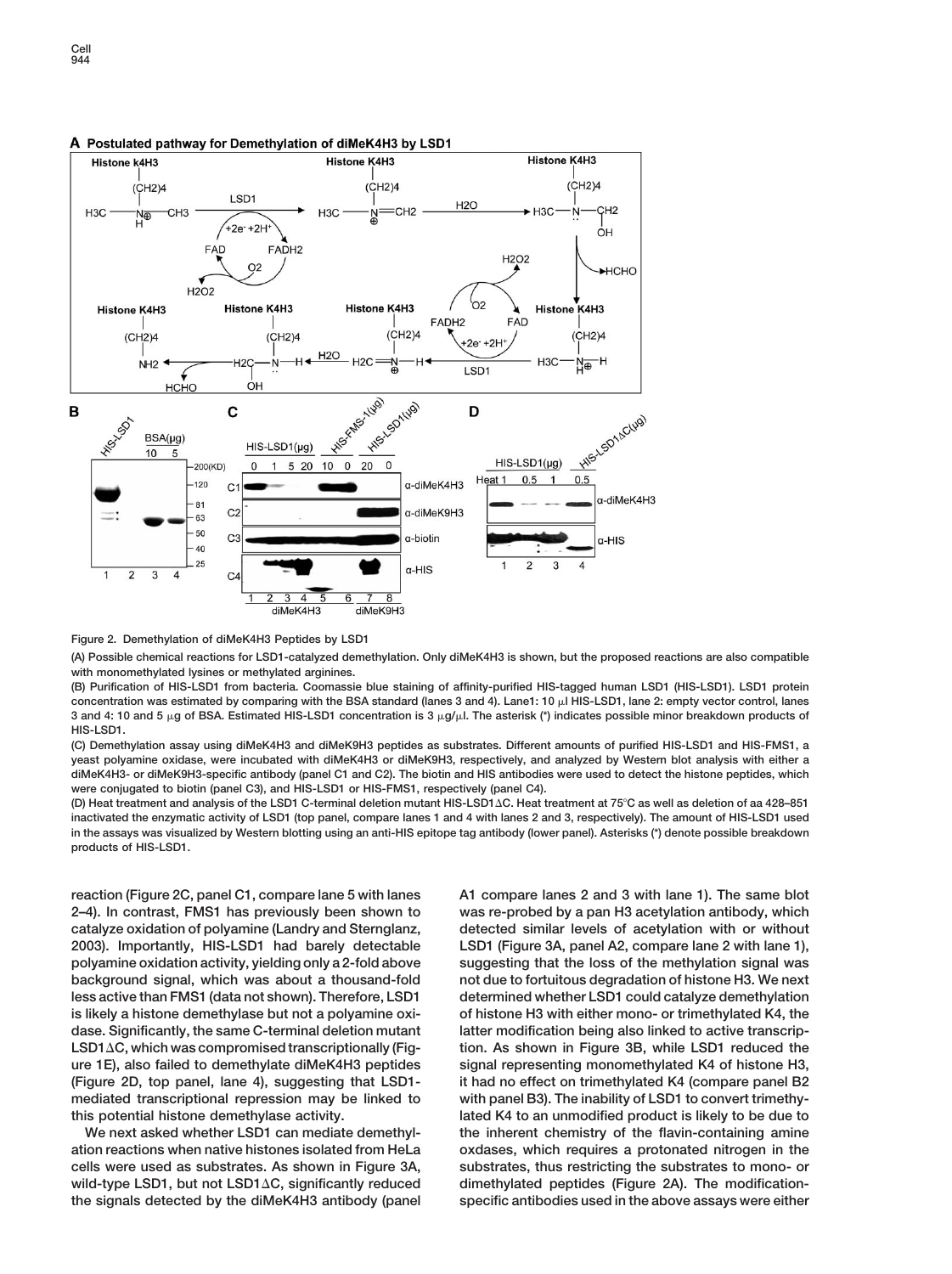

**Figure 3. Specific Demethylation at K4 of Histone H3 by LSD1 but Not LSD1C**

**Native histones were isolated from HeLa cells, incubated with purified HIS-LSD1 or HIS-LSD1C, respectively, and analyzed by Western blotting using antibodies that recognize methylation at specific lysines and arginines. The same blots in (A), (B), (C), and (D) were first probed with the anti-diMeK4H3 antibody and then stripped and reprobed with the antibodies indicated on the right. Equal amounts of histones were used within each set of reactions (Control, LSD1-, or LSD1C-treated) as shown by Ponceau S staining of the blots (panels A5, C5, and D4) or by blotting with a histone H3-specific antibody (panel B5). The amounts of LSD1 or LSD1C used in the demethylation reactions were visualized by an anti-HIS epitope tag antibody (panels A6, B6, C7, and D5). Note the dramatic reduction of the methylation signal detected** only by the α-diMeK4H3 antibody (A1, B1, C1, and D1).

**commercial antibodies (see Experimental Procedures) To confirm the above results, we turned to mass specor antibodies that have been reported in the literatures trometry. As predicted by the chemical reaction outlined (e.g., anti-diMeK79H3 and anti-diMeK20H4 [Feng et al., in Figure 2A, demethylation of a dimethyl-K4 histone 2002; Fang et al., 2002]). Additional specificity tests are H3 by LSD1 is expected to regenerate an unmodified documented in Supplemental Figure S1 at http:// histone H3 with the net loss of 28 Da equal to the molecu-**

**we examined a number of other amino acid residues on the reaction mixtures were analyzed by mass spectromhistones whose methylation is likely to be linked to ac- etry. As shown in Figure 4, the diMeK4H3 peptide peaked tive transcription; these residues included K36 and K79 at a molecular mass of 2863 Da as expected. Signifiof histone H3 (Feng et al., 2002; Krogan et al., 2003; Ng cantly, upon incubation with HIS-LSD1, but not HISet al., 2003a; Schaft et al., 2003), R2, R17 and R26 of LSD1C, a new peak appeared at a molecular mass of histone H3 (Bauer et al., 2002; Chen et al., 1999; Schurter 2835 Da, which corresponded to the molecular weight et al., 2001), and R3 of histone H4 (Strahl et al., 2001). of the unmodified histone H3 peptide (Figures 4B and We found no difference in the signal intensity detected 4C). As a control, the K9-dimethylated H3 peptides were by Western blotting, in the presence or absence of LSD1, found to be unaffected by HIS-LSD1 (Figure 4E), consisusing the modification-specific antibodies designed to tent with the Western blotting results described earlier. visualize methylation at these sites (Figure 3A, panel A4; Taken together these findings strongly suggest that Figure 3B, panel B4; Figure 3C, panels C2 and C3; and LSD1 is a histone demethylase with a substrate prefer-Figure 3D, panels D2 and D3, compare lane 2 with lane ence for methylated K4 over K9 of histone H3. 1), suggesting a high level of substrate specificity of this putative enzymatic activity. LSD1 also failed to remove LSD1-Mediated Histone Demethylation the methyl groups from H3-K9, H3-K27, and H4-K20 Generates Formaldehyde (Figure 3C, panel C4; Figure 3A, panel A3; and data not We used a third independent method to investigate the shown), modifications that are linked to transcriptional possibility that LSD1 is a histone demethylase. As shown silencing (Cao et al., 2002, Czermin et al., 2002 #2921; in Figure 2A, the demethylation reaction mediated by Fang et al., 2002; Kuzmichev et al., 2002; Muller et al., LSD1 is predicted to generate formaldehyde. To deter-2002; Nishioka et al., 2002; Rea et al., 2000). Similar to mine whether formaldehyde was produced in LSD1 the bacterially purified LSD1, endogenous LSD1 isolated mediated enzymatic reactions, we first used the formfrom HeLa cells also displayed the same substrate spec- aldehyde dehydrogenase (FDH) assay to detect the ificity as the recombinant HIS-LSD1 protein (data not presence of formaldehyde (Lizcano et al., 2000). This shown). Taken together, these findings support our assay employs formaldehyde dehydrogenase to convert formaldehyde to formic acid using NAD model that LSD1 functions as a transcriptional corepres- as the electron sor by demethylating sites associated with active tran- acceptor (Figure 5A), whose reduction to NADH can be scription but not repression. spectrophotometrically measured at OD 340 nm. Thus,**

**www.cell.com/cgi/content/full/119/7/941/DC1/. lar weight of 2 CH2. K4- and K9-dimethylated histone To further determine the substrate specificity of LSD1, H3 peptides were incubated with purified HIS-LSD1, and**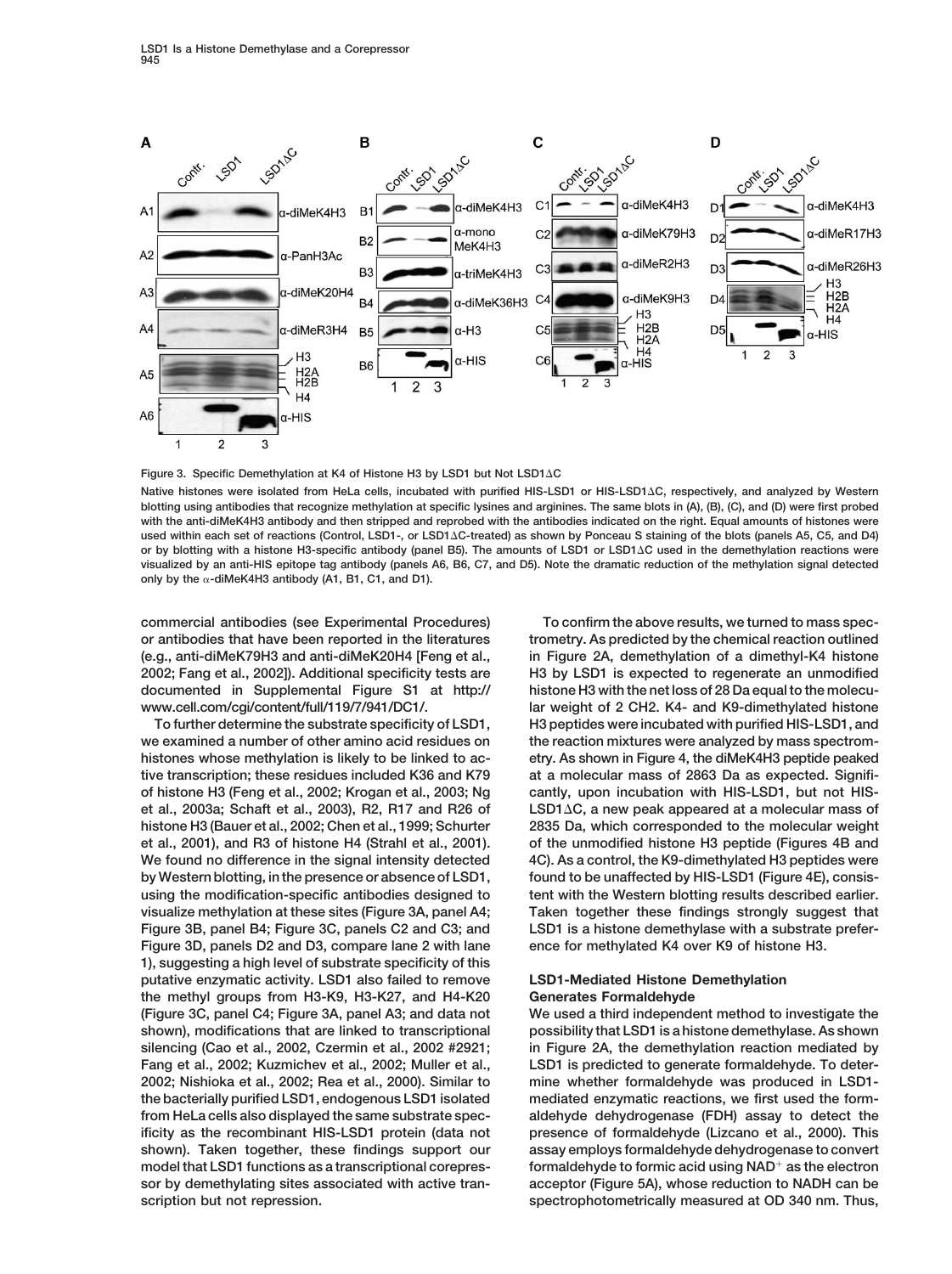

**Figure 4. LSD1 Converts diMeK4H3 Peptides to Peptides with Molecular Weight Corresponding to Unmodified H3 Shown are MALDI mass spectrometry results of diMeK4H3 (A, B, and C) or diMeK9H3 peptides (D, E, and F) after incubation with buffer (No Enzyme, A and D), HIS-LSD1 (B and E), or HIS-LSD1C (C and F). Note the appearance of a 2835.343 Da peak in (B) only, which corresponds to H3 peptide removed of two methyl groups from the input diMeK4H3 peptides.**

when the demethylation reaction is coupled with the tigate the substrate specificity of LSD1. As shown in **FDH assay, the enzymatic activity of LSD1 and reaction Figure 5E, only when HIS-LSD1 was incubated with dikinetics can be determined by measuring the production MeK4H3, but not diMeR2H3 or diMeK9H3, did we detect of NADH. A standard curve was first generated using a robust increase in the absorbance at OD 340 nm, purified FDH (EC 1.2.1.46), NAD, and different amounts indicating the production of formaldehyde and thus sucof formaldehyde ranging from 1 pmole to 10 nmole, cessful demethylation. Furthermore, we failed to detect** within which a linear relationship was found between formaldehyde when triMeK4H3 was used as substrate, **the production of NADH and the range of formaldehyde suggesting that LSD1 is also unable to catalyze demethused in the assay (Supplemental Figure S2 on the** *Cell* **ylation of the triMeK4H3 peptide (Figure 5F). This result website). Subsequently, the coupled demethylation- is consistent with the Western blotting assays using FDH assays were carried out within this linear range modification-specific antibodies shown in Figure 3B. and were initiated with the addition of the diMeK4H3 To further confirm the production of formaldehyde substrates. The continuous production of the formalde- in the LSD1-mediated demethylation reaction, we next hyde as the demethylation proceeded was monitored used electrospray ionization liquid chromatographyby OD measurement at 340 nm at different time points. mass spectrometry (ESI-LC-MS) to detect formalde-As shown in Figure 5B, a robust increase of absorbance hyde. The formaldehyde produced in the demethylation at 340 nm was observed within the first 5 min of the reaction was captured by dimedone to irreversibly form reaction, indicating that substantial amounts of formal- the dimedone adduct, formaldemethone, which can be dehyde were produced in the LSD1-catalyzed demethyl- detected by the absorbance at OD 254 nm (Rozylo et ation reaction. The fact that formaldehyde was gener- al., 2000). The formaldemethone was eluted from an ated in the demethylation reaction strongly suggests HPLC column and the mass of the formaldehyde derivathat the reaction had occurred as proposed in Figure tive was analyzed by LC-MS. Using this assay, we identi-2A. Increasing the amount of either the enzyme (LSD1) or fied formaldehyde in the LSD1-, but not LSD1C-medithe substrates (diMeK4H3) in the demethylation reaction ated demethylation reaction (Figure 6, compare panel resulted in a dose-responsive increase in the conversion G with panel F). Taken together, mass spectrometry and of NAD to NADH, respectively (Figures 5C and 5D). We the FDH assay identified formaldehyde and unmodified next used the demethylation-FDH-coupled spectropho- histone H3 peptides as the products of the demethyltometric assay as another independent means to inves- ation reaction catalyzed by LSD1.**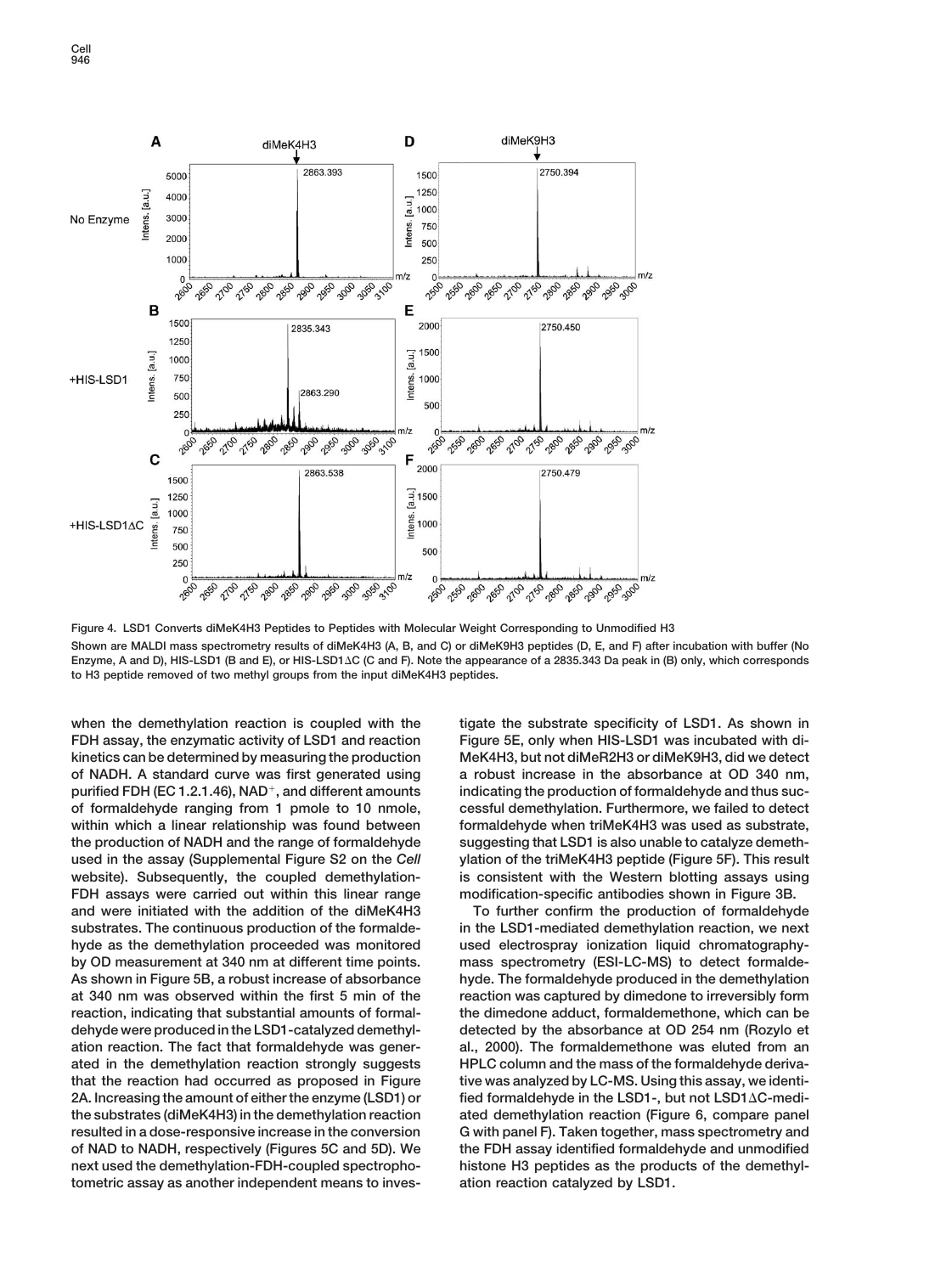

**Figure 5. LSD1-Mediated Histone Demethylation Generates Formaldehyde**

**(A) Chemical reaction for formaldehyde dehydrogenase (FDH)-based formaldehyde detection assay.**

**(B) Detection of formaldehyde in the demethylation-FDH-coupled assays. The FDH assay was coupled with the demethylation reaction using 15** μg of LSD1 and the substrate diMeK4H3 peptides at an initial concentration of 50 μM. The NADH production was measured at OD 340 nm. **(C) LSD1 dose-dependent formaldehyde production. The demethylation-FDH-coupled assays were carried out using fixed amount of the substrate (diMeK4H3 peptides, 5 M) but varying amounts of the enzyme LSD1. No LSD1 (0 g), no FDH, or HIS-LSD1C (15 g) was used as negative controls.**

**(D) Demethylation-FDH-coupled assays with fixed amount of the enzyme LSD1 but varying amounts of the substrate diMeK4H3 peptides.** The production of formaldehyde was measured with the substrates varying from 0–100 µM. Twenty micrograms of HIS-LSD1 were used in **all reactions.**

**(E and F) Demethylation-FDH-coupled assays to determine LSD1 substrate specificity. (E) Formaldehyde production was monitored by** measuring NADH production at OD 340 nm in reactions containing 10 µg of HIS-LSD1 together with 10 µM of diMeK4H3, diMeR2H3, or **diMeK9H3 peptides as substrates, respectively. (F) Same assays as in (B) but the substrates were 10 M of diMeK4H3 or triMeK4H3.**

**nous target gene transcription and histone demethyl- neuronal cells. However, LSD1 targets are probably not ation in vivo. Previous studies identified LSD1 in the limited to neuron-specific genes. As shown in Figure 7, we also identified p57KIP2 Co-REST complex whose primary function is to silence , a cyclin-dependent kinase neuronal specific genes in non-neuronal cells (Ballas et inhibitor (Lee et al., 1995), as a potential LSD1 target al., 2001). A number of Co-REST target genes have been gene whose transcription also appeared to be negatively** reported including genes that encode the sodium chan- regulated by LSD1. Interestingly, p57KIP2 has recently **nels (SCNs) and acetylcholine receptors (AchR) (Lunyak been shown to play a role in developing dopamine cells et al., 2002). We asked whether these promoters can be (Joseph et al., 2003). derepressed when LSD1 was knocked down by DNA We next investigated whether LSD1 regulates histone vector-based RNAi (Sui et al., 2002). The** *lsd1* **RNAi plas- demethylation in vivo. Using chromatin immunoprecipimid reduced LSD1 expression efficiently, as judged by tation (ChIP), we found LSD1 located at the target gene immunostaining (Figure 7A) and Western blotting (Figure promoters (within 2 kb of the transcription initiation site) 7B). Concomitant with the decrease in LSD1 expression, in HeLa or control RNAi-treated cells (Figure 7D, panel we observed an increase in M4 AchR, SCN1A, SCN2A, D3, lanes 1, 3, 4, 6, 7, 9, 10, 12, 13 and 15), but LSD1 and SCN3A expression as determined by RT-PCR (Fig- promoter occupancy was significantly reduced in the**

**LSD1 Regulation of Endogenous Target Gene knockdown cells indicates that LSD1 is an essential Transcription and H3-K4 Methylation In Vivo component of the Co-REST complex and is likely to be** We next asked whether native LSD1 regulates endoge-<br>
required for silencing specific neuronal genes in non-

**ure 7C). Derepression of these target genes in the LSD1** *lsd1* **RNAi cells (Figure 7D, panel D3, lanes 2, 5, 8, 11,**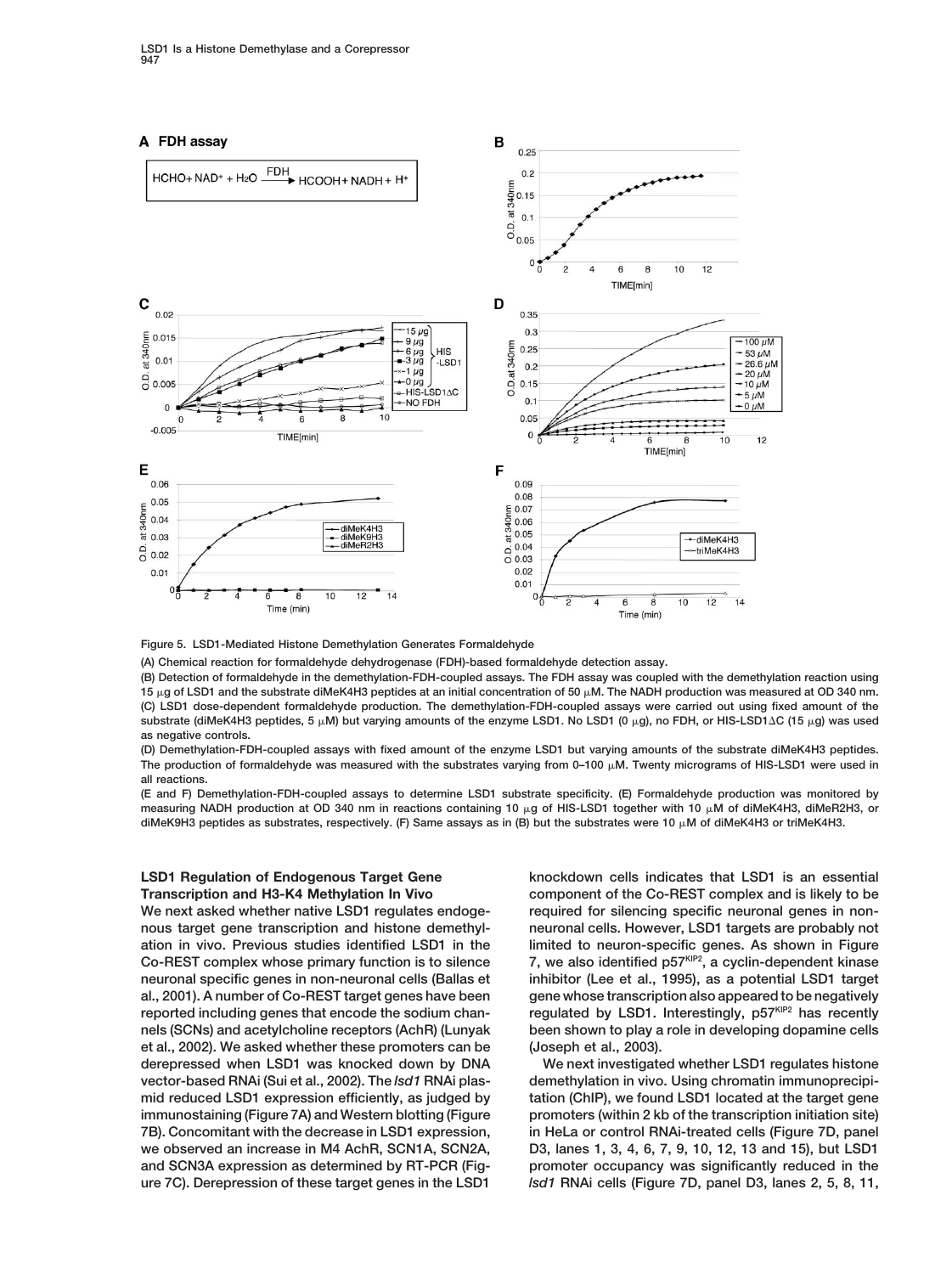# A Reaction of formaldehyde with dimedone



**Figure 6. Identification of Formaldehyde in the LSD1-Mediated Demethylation Reaction by ESI-LC-MS Mass Spectrometry**

**(A) Chemical reaction of formaldehyde (FA) with dimedone to form the dimedone adduct formaldemethone.**

**(B, C, and D) Selected ion monitoring (SIM) Chromatogram (11–17 min) of formaldemethone (FDM) derived from pure FA at concentration of 1 M (B), 10 M (C), and 100 M (D). The FDM is detected at the 14.93 min peak fraction, which shows dose-responsive ion intensity (compare [B], [C], and [D]). FDM (plus one proton, therefore, FDMH) was also identified by MS analysis based on its molecular weight (H).**

**(E, F, and G) SIM Chromatogram (11–17 min) of FDM derived from the demethylation reactions catalyzed by No Enzyme (E), HIS-LSD1C (F), or HIS-LSD1 (G). Based on the peak position for the standard FDM shown above, the 14.95 min peak detected in the LSD1-catalyzed demethylation reaction represents FDM, and its molecular mass (panel I, 293.2 g/mole) further confirmed its identity as FDMH. The asterisk (\*) denotes the nonspecific signal that peaks at 13.24 min in all chromatographic profiles. Note that a significant amount of FDM was detected only in the reaction catalyzed by HIS-LSD1.**

with promoter activity and H3-K4 dimethylation. Taken sion via histone demethylation in vivo. **together, these findings support the hypothesis that Strikingly, as a histone demethylase, LSD1 displays** LSD1 regulates histone K4 demethylation at specific stringent substrate specificity, which is manifested at **loci in vivo, which is correlated with LSD1-mediated two different levels. First, LSD1 is able to distinguish repression of target gene transcription. histone H3 peptides with the same type of methylation**

**the conclusion that LSD1 is a histone lysine demethyl- specificity of LSD1 is further highlighted by its ability to ase. These include the direct demethylation assays (Fig- discriminate between di- and trimethylation on the same ures 2 and 3); mass spectrometry (Figures 4 and 6); lysine H3-K4. The inability to demethylate triMeK4H3 is and the demethylation-FDH-coupled spectrophotomet- consistent with the chemical nature of the amine oxidaric assays (Figure 5) that revealed the demethylation tion reaction catalyzed by flavin-containing amine oxiproducts, i.e., demethylated histone peptides (mass dases; this reaction requires a protonated nitrogen and spectrometry) and formaldehyde (FDH and mass spec- thus precludes triMeK4H3 as a substrate (Figure 2A and trometry). We have also shown that LSD1 functions as Bannister et al., 2002). This suggests that triMeK4H3 a transcriptional corepressor and plays an important turnover is accomplished either by histone replacement**

**and 14). Importantly, concomitant with the decrease of role in restricting neuron-specific gene transcription in LSD1 occupancy at the target promoters, we observed non-neuronal HeLa cells (Figure 7). Importantly, RNAi an increase in H3-K4 dimethylation (Figure 7D, panel inhibition of LSD1 resulted in an increase in H3-K4 meth-D4, lanes 2, 5, 8, 11, and 14) that coincided with the ylation (Figure 7), which is linked to active transcription, increase in the promoter activity (Figure 7C). Thus, LSD1 and a concomitant derepression of the target genes, promoter occupancy appears to be inversely correlated suggesting that LSD1 mediates transcriptional repres-**

**(dimethylation on lysine) that occurred on different lysine Discussion residues (K4 versus K9, K36, and K79). It is possible that the sequences surrounding these lysine residues We have provided multiple lines of evidence that support may contribute to this selectivity. Second, the substrate**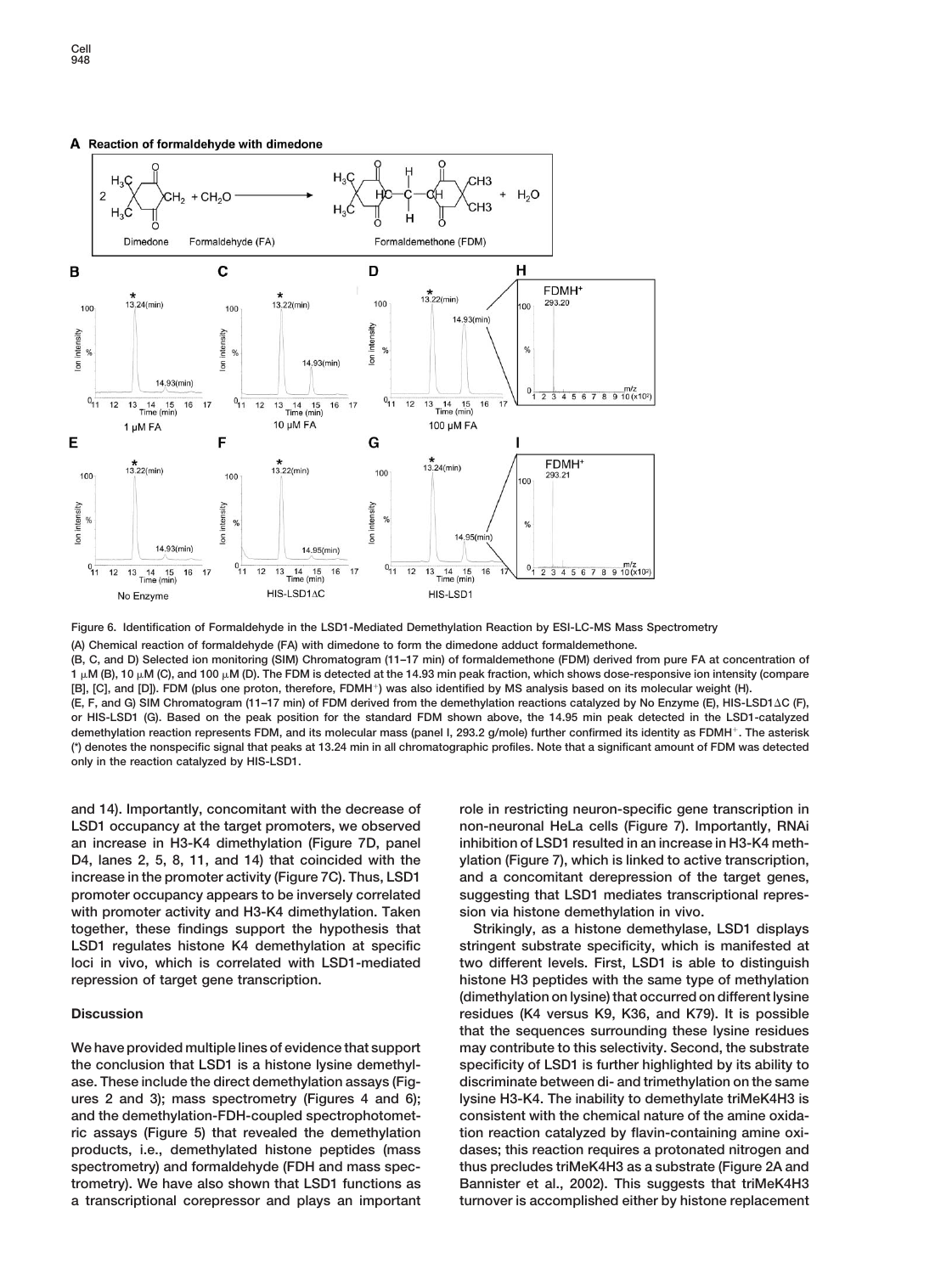

D

|                | M4 AchR |                |             | SCN <sub>1</sub> A |   |   | SCN <sub>2</sub> A                                                  |   |   | SCN3A |    |                | p57   |    |                      | <b>GAPDH</b> |    |             |                    |
|----------------|---------|----------------|-------------|--------------------|---|---|---------------------------------------------------------------------|---|---|-------|----|----------------|-------|----|----------------------|--------------|----|-------------|--------------------|
|                |         | siRNA          |             | siRNA              |   |   | siRNA                                                               |   |   | siRNA |    |                | siRNA |    |                      | siRNA        |    |             |                    |
|                | HeLa    |                | LSD1 Contr. | <b>HeLa</b>        |   |   | LSD1 Contr. HeLa LSD1 Contr. HeLa LSD1 Contr. HeLa LSD1 Contr. HeLa |   |   |       |    |                |       |    |                      |              |    | LSD1 Contr. |                    |
| D <sub>1</sub> |         |                |             |                    |   |   |                                                                     |   |   |       |    |                |       |    |                      |              |    |             | Input              |
| D <sub>2</sub> |         |                |             |                    |   |   |                                                                     |   |   |       |    |                |       |    | <b>Market County</b> |              |    |             | lgG                |
| D <sub>3</sub> |         |                |             |                    |   |   |                                                                     |   |   |       |    |                |       |    |                      |              |    |             | $\alpha$ -LSD1     |
| D <sub>4</sub> |         |                |             |                    |   |   |                                                                     |   |   |       |    | <b>GENERAL</b> |       |    |                      |              |    |             | $\alpha$ -diMeK4H3 |
|                |         | $\mathfrak{p}$ | 3           | 4                  | 5 | 6 |                                                                     | 8 | 9 | 10    | 11 | 12             | 13    | 14 | 15                   | 16           | 17 | 18          |                    |

**Figure 7. LSD1 Regulation of Endogenous Target Gene Transcription and H3-K4 Methylation In Vivo (A and B) An** *lsd1* **RNAi plasmid efficiently knocked down LSD1 expression. (A) Immunostaining of LSD1 protein in HeLa cells transfected with either the U6 control (A1 and A2) or the** *lsd1* **RNAi plasmids (A3 and A4).**

**(B) Western blots of LSD1 expression in the control and the** *lsd1* **RNAi-treated HeLa cells. DAPI staining was used to mark the nuclei of the cells. (C) Upregulation of neuron-specific and the CDK inhibitor p57KIP2 RNA levels in** *lsd1* **RNAi cells. RT-PCR shows derepression of the neuronal**specific M4 AchR (panel C1) and SCN1A-3A (panels C2-C4) genes as well as the CDK inhibitor p57KIP2 (panel C5) in cells where LSD1 expression **was inhibited by RNAi. GAPDH was used as a negative control (panel C6).**

**(D) LSD1 promoter occupancy is inversely correlated with H3-K4 methylation. LSD1 occupancy at the above promoters (1 to 2 kb) (Figure 7C) was shown by chromatin immunoprecipitation (ChIP) in the** *lsd1* **and control RNAi-treated HeLa cells (panel D3). The H3-K4 methylation status was analyzed by ChIP using an anti-diMeK4H3 antibody (panel D4). The input and IgG controls were indicated on the right (panels D1 and D2). The GAPDH promoter was used as an additional ChIP control.**

**or by an unidentified triMeK4H3-specific demethylase. conclusion that LSD1 is a histone demethylase is our repression of transcription. important in the future to determine the fate of formalde-**

**reaction in mammalian cells is likely to be lower since direct link between metabolism and transcription. fully active. Possible posttranslational modifications of its target promoters (Figure 7) but not global K4 demeth-**

**Alternatively, additional mechanisms, such as direct hy- ability to identify the demethylation reaction products, droxylation of the methyl groups, may be involved in i.e., formaldehyde and the unmodified histone H3 pepconverting triMeK4H3 to an unmodified product. Our tides. Thus we have accounted for the major reaction findings further suggest that additional histone demeth- products during an amine oxidase-mediated demethylylases are yet to be identified that would catalyze de- ation reaction. In this oxidation reaction, the cofactor methylation reactions at other lysine and/or arginine res- FAD is likely to be reduced to FADH2 and then reoxidized idues that are associated with either activation or brace FAD by oxygen with the generation of H<sub>2</sub>O<sub>2</sub>. It will be Kinetic analysis of LSD1 provided further support that hyde and H2O2, which could have potentially deleterious** LSD1 is a histone demethylase. The apparent Km for effects when present near promoters. Recently, a signifi**the diMeK4H3 substrates is approximately 30 M, which cant number of metabolic enzymes and coenzymes is comparable to other histone-modifying enzymes, have been found to play central roles in regulating gene such as the NAD-dependent histone deacetylase Sir2 transcription (Shi and Shi, 2004). Further investigation of (Borra et al., 2004). The actual Km for the demethylation proteins such as LSD1 will provide insight into a possible**

**not all purified HIS-LSD1 proteins are expected to be Our finding that LSD1 regulates H3-K4 methylation at** LSD1 as well as interacting proteins of LSD1 may further ylation (unpublished data) suggests that LSD1 is a locus**enhance its activity in mammalian cells. The fact that specific histone demethylase. However, since LSD1 has the physiological substrates of LSD1 in vivo are nucleo- been identified in numerous repressor complexes (Hasomes may also influence the activity of LSD1, as could kimi et al., 2002, 2003; Humphrey et al., 2001; Shi et al., other posttranslational modifications on histones. Re- 2003; Tong et al., 1998; You et al., 2001), we expect gardless, these findings provide important kinetic infor- LSD1, much like the HDACs, to play a widespread and mation that substantiates the idea that LSD1 is a his- central role in establishing repressive chromatin envitone demethylase. ronment as a histone demethylase. We have previously Another crucial piece of information that supports the shown that the CtBP repressor complex contains a num-**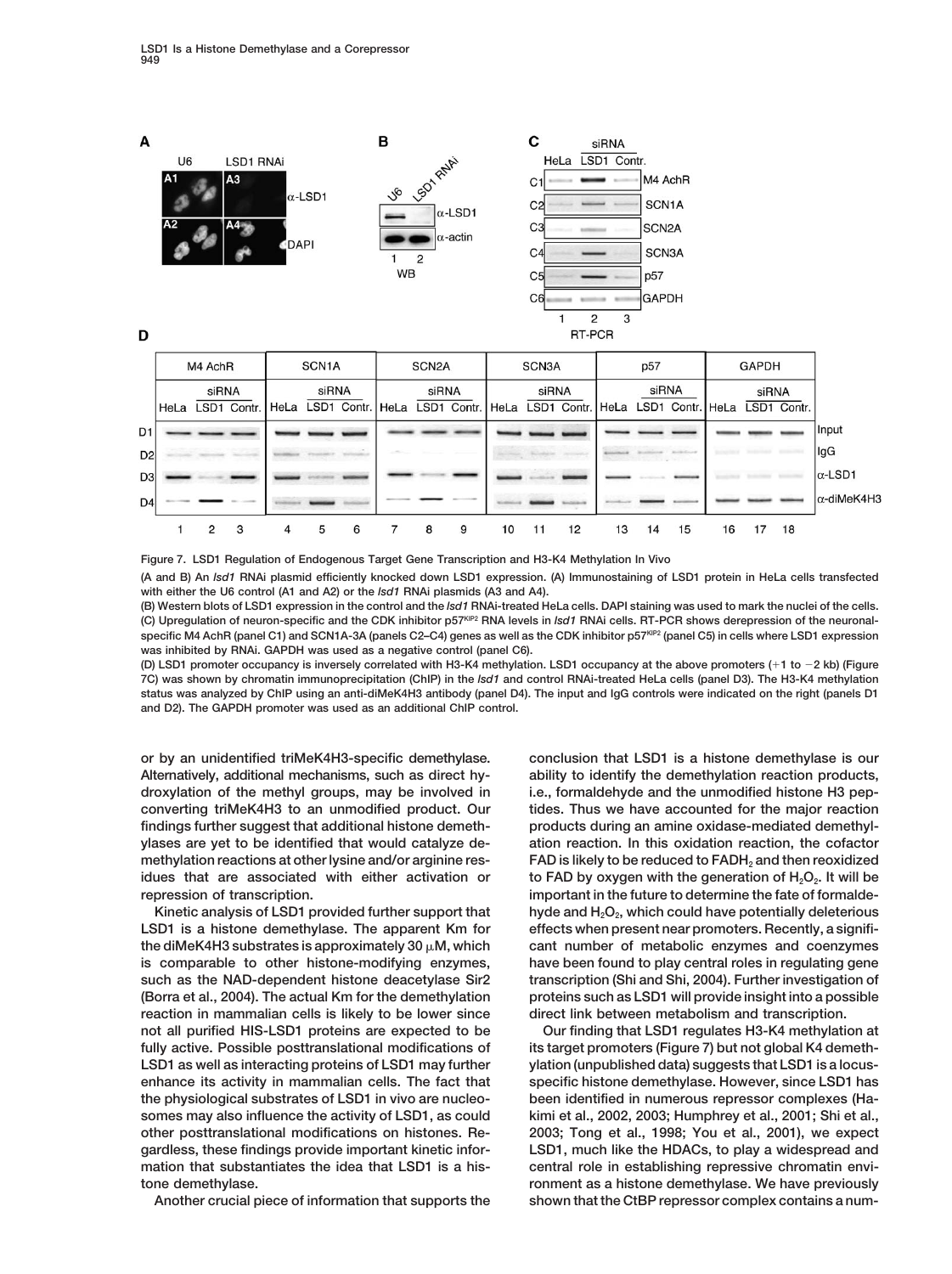**ber of potential enzymatic activities, including HDACs port the hypothesis that H3-K4 methylation regulation and HMTases that function coordinately to induce may play a crucial role in tumorigenesis. With the identifi-H3-K9 methylation, which is linked to transcriptional cation of LSD1 as a H3-K4 demethylase, we are now repression (Shi et al., 2003). We now show that another poised to investigate if LSD1 or related histone demethcomponent of the CtBP complex, i.e., LSD1/nPAO, de- ylases play a role in cancer, and if so, whether the demethylates diMek4H3 that is linked to active transcrip- methylase activity is essential for this regulation. tion. Taken together, these findings suggest that the establishment of a repressive environment mediated by Experimental Procedures** the CtBP complex is likely to involve not only the process<br>that confers the repressive modifications (HDACs and<br>HMTases) but also events that erase histone modifica-<br>tions (LSD1) associated with active transcription. This<br> **level of complexity is consistent with the histone code (UP) or Abcam Ltd (Cambridge, United Kingdom) (Ab). They are hypothesis (Jenuwein and Allis, 2001) and is likely to diMeK4H3(1–21 aa) (UP12-460), diMeK9H3 (1–21 aa) (UP12-430), H3 represent a general principle underlying transcriptional (1–21 aa) (UP12-403), PanH3Ac (1-21 aa) (UP12-402), anti-diMeK4H3** regulation in eukaryotes. Lastly, in addition to H3-K9<br>methylation, H3-K4 hypomethylation has also been correlated with heterochromatin formation in S. pombe<br>related with heterochromatin formation in S. pombe<br>(Noma et al. **whether LSD1 homologs play a role in heterochromatin and Anti-diMeK20H4 antibodies were gifts from Y. Zhang. Bulk his-**

tone demethylation is expected to be conserved through<br>evolution. In support of this hypothesis, we have identi-<br>fied LSD1 orthologs and homologs throughout the ant yeast polyamine oxidase FMS1 was a kind gift from Dr. Rol **eukaryotic kingdom, ranging from** *S. pombe* **to human (Figure 1). Curiously, LSD1-like proteins appear to be Protein Expression and Purification absent in** *S. cerevisiae* **where histone methylation also Full-length (1–851 aa) and C-terminal deleted (1–427 aa) human** plays an important role in chromatin structure and tran-<br>scriptional requistion. Thus it is possible that S. cerevis-<br>pression vector pET15b. The plasmids were transformed into bacte**pression vector pET15b. The plasmids were transformed into bacte-**<br>is may have avaluad a different strategy to remays in and expression of the recombinant proteins was induced by *ia* and expression of the recombinant proteins was induced by<br>methyl groups from histones. Alternatively, different<br>types of enzymes yet to be identified may be involved<br>in the column (Qiagen, Valencia, California). After **in demethylating histones in** *S. cerevisiae***. In this regard, by 200 mM imidazole. The eluate was then extensively dialyzed in it is interesting to note that the** *S. cerevisiae* **genome, PBS with changes three times at 4<sup>°</sup>C. The homogeneity and concen-<br>
as do all the other eukaryotic genomes, has a large tration of the protein were estimated on S** as do all the other eukaryotic genomes, has a large tration of the protein were estimated<br>number of genes predicted to encode amine oxidases. blue staining using BSA as standard. It is possible that in addition to LSD1 family members,<br>amine oxidases with a different architecture may also<br>function as histone demethylases in S. cerevisiae and<br>LSD1 or HIS-LSD1 $\Delta$ C in the histone demethylase activity **other organisms. Importantly, our findings documenting assay buffer 1 (50 mM Tris pH 8.5, 50 mM KCl, 5 mM MgCl, 0.5% an amine oxidase functioning as a histone demethylase BSA, and 5% glycerol) from 30 min up to 4 hr at 37C. For a typical lay the foundation for investigation of other amine oxi-**<br> **reaction, the volume of the reaction is 100**  $\mu$ , in which either 20  $\mu$ g<br> **reaction** is reaction is 100  $\mu$ , in which either 20  $\mu$ g<br> **reaction** is reaction **dases as candidates for histone demethylases. It will of purified bulk histones or 3 g of modified histone peptides were** be exciting to determine if LSD1-related proteins and<br>other types of oxidases function as histone demethyl-<br>asses with different substrate specificities to impact<br>chromatin structure and gene transcription. Given our<br>and **finding that histone demethylases exist, it will also be spectrometry to identify the demethylated peptide. exciting to explore other types of enzymes that are also predicted to convert methylated peptides (such as his- MALDI Mass Spectrometry (Matrix-Assisted Laser**

**The trithorax group protein MLL, which methylates H3-**  $50\%$  acetonitrile/0.1% TFA (2×), followed by 10 µl of 0.1% trifluoro-**K4, is found to be frequently involved in chromosomal** acetic acid (TFA) (3×). The reaction mixture was then loaded onto **translocation in both acute lymphoid and myeloid leuke-** the activated ZipTips. The ZipTips were wa **mia (Ayton and Cleary, 2001). Another H3-K4 histone TFA (5 ), and the bound material was eluted from the ZipTip using** methylase, SMYD3, has been shown to be upregulated<br>in colorectal and benatecarcinoma colls (Hamamoto ot namic acid MALDI matrix and 0.1% TFA. The eluates were spotted in colorectal and hepatocarcinoma cells (Hamamoto et<br>al., 2004). Overproduction of SMYD3 increases cell pro-<br>liferation dependent on the histone methylase activity,<br> $\frac{1}{2}$  a MALDI-TOF/TOF mass spectrometer (Ultraflex, **consistent with the possibility that SMYD3 is a candidate Billerica, Massachusetts) at the PFPC core facility of Department oncogene (Hamamoto et al., 2004). These findings sup- of Pathology, Harvard Medical School.**

**(Noma et al., 2001). It would be interesting to determine diMeR26H3 (UP07-215), and triMeK4H3 (Ab1342). Anti-diMeK36H3 silencing as well as in euchromatic gene repression.** tones were either purchased from Sigma (catalog # H9250) or iso-<br>As with any fundamental hiological processes his-<br>lated from HeLa cells according to the protocol prov **As with any fundamental biological processes, his- lated from HeLa cells according to the protocol provided by Upstate.**

ing the column, the bound proteins were eluted from the column

and conversion of the methyl group to formaldehyde, or by mass

tones) to unmethylated products (Chinenov, 2002).<br>Finally, recent studies provided a potential important<br>connection between methylation at H3-K4 and cancer.<br>desalted by passing through a C<sub>is</sub> ZipTip (Millipore). Prior to **the activated ZipTips. The ZipTips were washed with 10**  $\mu$ **I of 0.1%** 2 ul of 70% acetonitrile containing 1 mg/ml <sub>0</sub>-cyano-4-hydroxycin-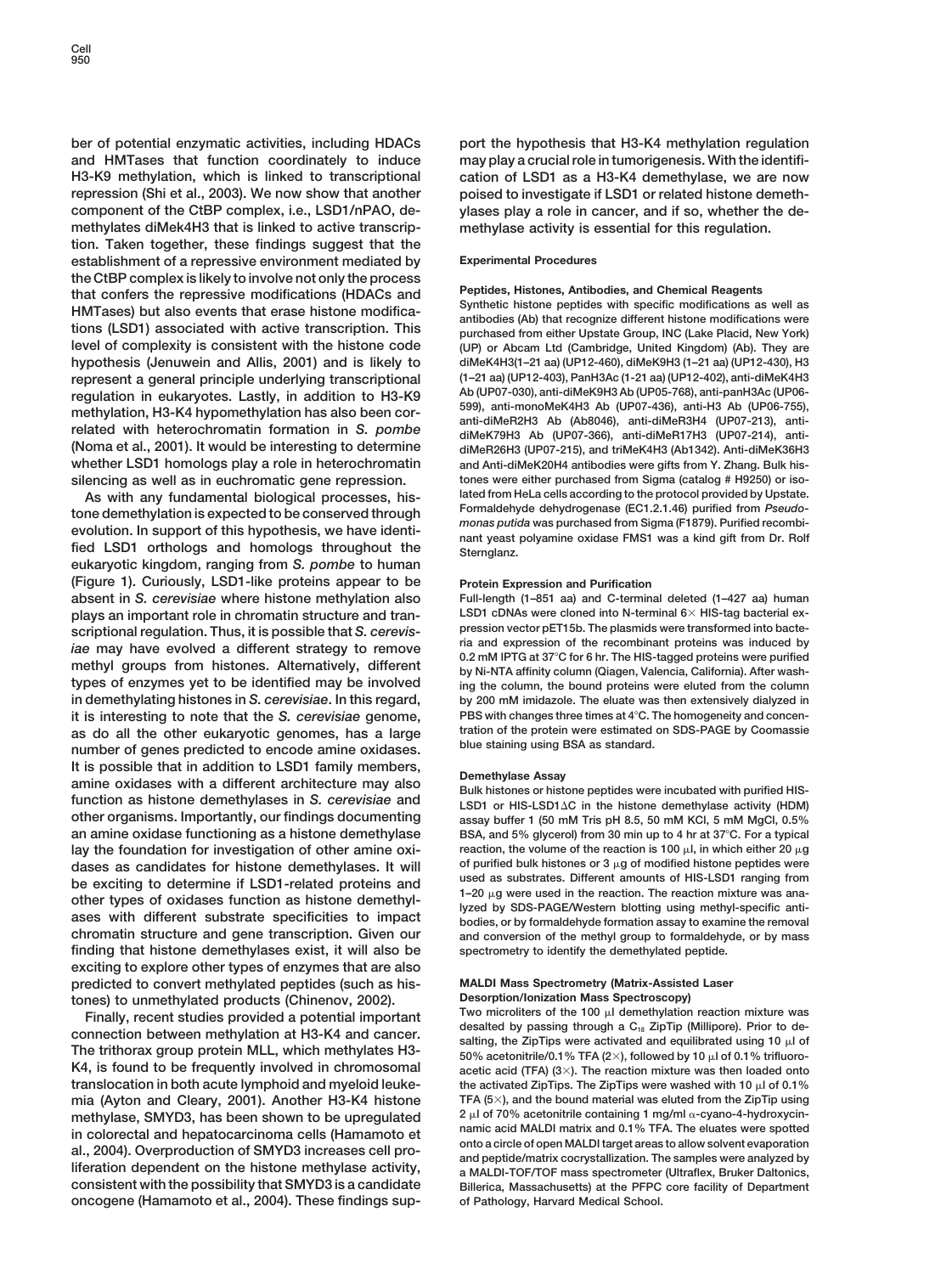**LSD1 was first incubated in buffer containing 50 mM potassium ChIP and 32 PCR cycles for H3K4diMe ChIP. Primers used for ampliphosphate, pH 7.2, 2 mM NAD<sup>+</sup>, and 0.1 U FDH (100 µl reaction volume) at 37C for 5 min without substrates. The demethylation- cca-3** FDH-coupled reaction was initiated by the addition of the sub**strates. The absorbance at 340 nm (** $\epsilon_{340} = 6.22 \text{ mM}^{-1} \text{cm}^{-1}$  **for NADH) SCN2A forward (5'** was measured at each time point in a 0.5 min interval using Beckman DU640 spectrophotometer. The OD 340 nm absorbance at the mo-<br>
verse (5'-agactagaggcaggccacaag-3'); p57<sup>KIP2</sup> forward (5'-ccgtggtg ment of the substrate addition was considered as 0 and this was **used as the 0 min time point. Over a 10 min period, a kinetic software ward (5** program automatically recorded the absorbance at each time point. **The data were analyzed using the Excel program. Standard curves were obtained using various concentrations of formaldehyde diluted Acknowledgments from 37% formaldehyde solution (Fisher).** *K***<sup>m</sup> and** *V***max values for the purified LSD1 catalyzing demethylation of the diMeK4H3 substrates We thank Grace Gill and Keith Blackwell for critical reading and were estimated using Lineweaver–Burk transformation of the Mi- helpful comments on this manuscript. We thank Rolf Sternglanz, chaelis-Menten kinetic equation. Yi Zhang, and Steve Tronick for reagents; Chris Walsh and Tom**

**duced in the demethylation reaction was converted to formalde- and Benedikt Kessler of the PFPC facility, Department of Pathol-To convert FA to FDM, dimedone was added to the demethylation NIH (GM071004) to Y.S.** reaction (500  $\mu$ I final volume with final concentration 0.0125%). For **detection of FDM, samples were subjected to a reverse-phase high- Received: October 15, 2004 pressure liquid chromatography (HPLC) system (Agilent 1100) Revised: November 11, 2004 equipped with an analytical column (Waters Symmetry C18, 2.1 Accepted: December 10, 2004 50 mm) at a flow rate of 0.4 ml/min. The HPLC system was directly Published online: December 16, 2004 coupled to a LCT mass spectrometer (MS) (Waters/Micromass).** Analysis was performed in positive-ion electrospray (ESI) mode with **References acquisition across a mass range of 100 to 1000 Da. The FDM were identified by the presence of a unique ion having a mass to charge Ahmad, K., and Henikoff, S. (2002). The histone variant H3.3 marks the addition of a single proton**  $(M+H)^+$ **. Mol. Cell 9, 1191–1200.** 

**(Sigma). After DNase treatment, the RNA samples were purified by** *20***, 55–64.** phenol-chloroform extraction and ethanol precipitation. Thirty-eight<br>
PCR cycles were used for SCN1A, SCN2A, SCN3A, and M4 AchR<br>
and 28 PCR cycles for GAPDH. Primers used in RT-PCR were as<br>
follows: SCN1A up (5'-gcgaaatagc **-gcgaaatagcagaacaagcc-3 ), down (5 -ctcat online July 24, 2002. doi:10.1186/gb-2002-3-8-research0039. tgctcgttgcctttg-3 ); SCN2A up (5 -gatgaggatgatgaaaatggc-3** tgctcgttgcctttg-3'); SCN2A up (5'-gatgaggatgatgaaaatggc-3'), down<br>(5'-ctaattttctaatagggttgaaggg-3'); SCN3A up (5'-caccacttcctacttt Ayton, P.M., and Cleary, M.L. (2001). Molecular mechanisms of leu**kemogenesis mediated by MLL fusion proteins. Oncogene** *<sup>20</sup>***, 5695– aatggca-3 ), down (5 -aaatagagacaggaaagcccag-3 ); p57KIP2 up (5 - 5707. ggcgatcaagaagctgtcc-3 ), down (5 -caccttgggaccagtgtacc-3 ); GAPDH** up (5'-gaaggtgaaggtcggagtc-3'), down (5'-gaagatggtgatgggatttc-3'). Ballas, N., Battaglioli, E., Atouf, F., Andres, M.E., Chenoweth, J.,

**Bannister, A.J., Zegerman, P., Patridge, J.F., Miska, E.A., Thomas, Bannister, A.J., Zegerman, P., Patridge, J.F., Miska, E.A., Thomas, used per LSD1** ChIP and 3  $\times$  10<sup>6</sup> cells per H3K4diMe ChIP. After **1.** J.O., Al used per LSD1 ChIP and 3  $\times$  10<sup>6</sup> cells per H3K4diMe ChIP. After J.O., Allshire, R.C., and Kouzarides, T. (2001). Selective recognition<br>10 min of 0.75% formaldehyde treatment, cells were harvested and of methylated lysin **of methylated lysine 10 min of 0.75% formaldehyde treatment, cells were harvested and** of methylated lysine is conjected in the ChIP lysic buffor (1% Triton Y 100, 10 mM EDTA **Nature** *410***, 120–124. sonicated in the ChIP lysis buffer (1% Triton X-100, 10 mM EDTA, 50 mM Tris-HCl and protease inhibitors) to produce soluble chroma- Bannister, A.J., Schneider, R., and Kouzarides, T. (2002). Histone tin with average sizes between 300 and 1000 bp. The chromatin modificaiton: dynamic or static? Cell** *109***, 801–806.** samples were then diluted 10-fold in the dilution buffer (5 mM EDTA,<br>25 mM Tris-HCl, 167 mM NaCl, and cocktails of protease inhibitors) ides. T. (2002). Methylation at arginine 17 of histone H3 is linked to **and pre-cleaned for 1 hr using salmon sperm DNA/protein-A agarose gene activation. EMBO Rep.** *3***, 39–44.** beads. Ten micrograms of rabbit anti-LSD1, 3  $\mu$ l of anti-H3K4diMe,<br>or control antibodies were then added to each sample and incubated<br>overnight at 4°C. To collect the immunocomplex, 40  $\mu$ l of salmon<br>sperm DNA/protein-**Borra, M.T., Langer, M.R., Slama, J.T., and Denu, J.M. (2004). Sub-**<br>buffer 1 (0.1% Triton X-100, 5 mM EDTA, 30 mM Tris-HCl, 150 mM<br>buffl and ano time in work buffer 2 (1% Triton X-100, 5 mM EDTA strate specificity and ki **NaCl) and one time in wash buffer 2 (1% Triton X-100, 5 mM EDTA, strate specificity and kinetic mechanism of the Sir2 family of NAD-** 30 mM Tris-HCl, 300 mM NaCl). The bound protein-DNA immuno-<br> **Complexes. Were eluted with 100 all olution buffor (4.0/ SDS, 0.4, M, 39887). 9887. complexes were eluted with 100 l elution buffer (1% SDS, 0.1 M** NaHCO3, 250 mM NaCl, and 0.2 µg/µl protease K) and de-cross-<br>Briggs, S.D., Bryk, M., Strahl, B.D., Cheung, W.L., Davie, J.K., Dent, **linked at 65C for 4 hr. The de-crosslinked chromatin DNA was S.Y., Winston, F., and Allis, C.D. (2001). Histone H3 lysine 4 methyla-**

**Formaldehyde Dehydrogenase Assay further purified by QIAquick PCR Purification Kit (Qiagen) and eluted** Formaldehyde formation was continuously monitored by a coupled in 100  $\mu$  TE buffer. Four microliters of eluted DNA sample was used<br>spectrophotometric assay (Lizcano et al., 2000) using FDH. HIS- for each PCR reaction. Th for each PCR reaction. Thirty-six PCR cycles were used for LSD1 fications were as follows: M4 AchR forward (5'-gaacagaacacctccct **), reverse (5 -gagtcagaaggcaggacagg-3 ); SCN1A forward (5 - ), reverse (5 -gacacacccagaagatggag-3 );** <sup>-1</sup>cm<sup>-1</sup> for NADH) SCN2A forward (5'-cgtgtttcaaggctacagca-3'), reverse (5'-ctctagcct **); SCN3A forward (5 -ctctgtcacagggaggaaag-3 ), re-), reverse (5 -tgtccggtggtggactcttc-3 ); GAPDH for--tcctcctgtttcatccaagc-3 ), reverse (5 -tagtagccgggcccta ).**

**ESI-LC-MS standard formaldehyde or formaldehyde (FA) pro- Ellenberger for helpful discussion; and Eric Spooner, Brian Hekking,** methone (FDM) by the addition of dimedone, which has a strong ogy, Harvard Medical School for MALDI-TOF/TOF-MS and LC-MS<br>absorbance at OD 254 nm and an increased mass suitable for MS analyses. Y.J.S. is a fellowship award analyses. Y.J.S. is a fellowship award recipient from the NIH **detection. In a demethylation assay, 10 g of enzyme and 15 g of (F32GM070690). J.R.W. is a fellowship award recipient from the NIH diMeK4H3 peptide were used in a 100 l demethylation reaction. (GM70095-02). This work was supported by a grant from the**

**ratio of 293.2, corresponding to the calculated molecular mass, with active chromatin by replication-independent nucleosome assembly.**

**Allis, C.D., Bowen, J.K., Abraham, G.N., Glover, C.V., and Gorovsky, RT-PCR M.A. (1980). Proteolytic processing of histone H3 in chromatin: a** physiologically regulated event in Tetrahymena micronuclei. Cell

**Anderson, M.E., Burger, C., Moniwa, M., Davie, J.R., Bowers, W.J., Chromatin Immunoprecipitation Analysis** et al. (2001). Regulation of neuronal traits by a novel transcriptional<br>ChIP assays were carried out in IP buffer without SDS due to the<br>sensitivity of the I SD1 antibody to SDS. B

**25 mM Tris-HCl, 167 mM NaCl, and cocktails of protease inhibitors) ides, T. (2002). Methylation at arginine 17 of histone H3 is linked to**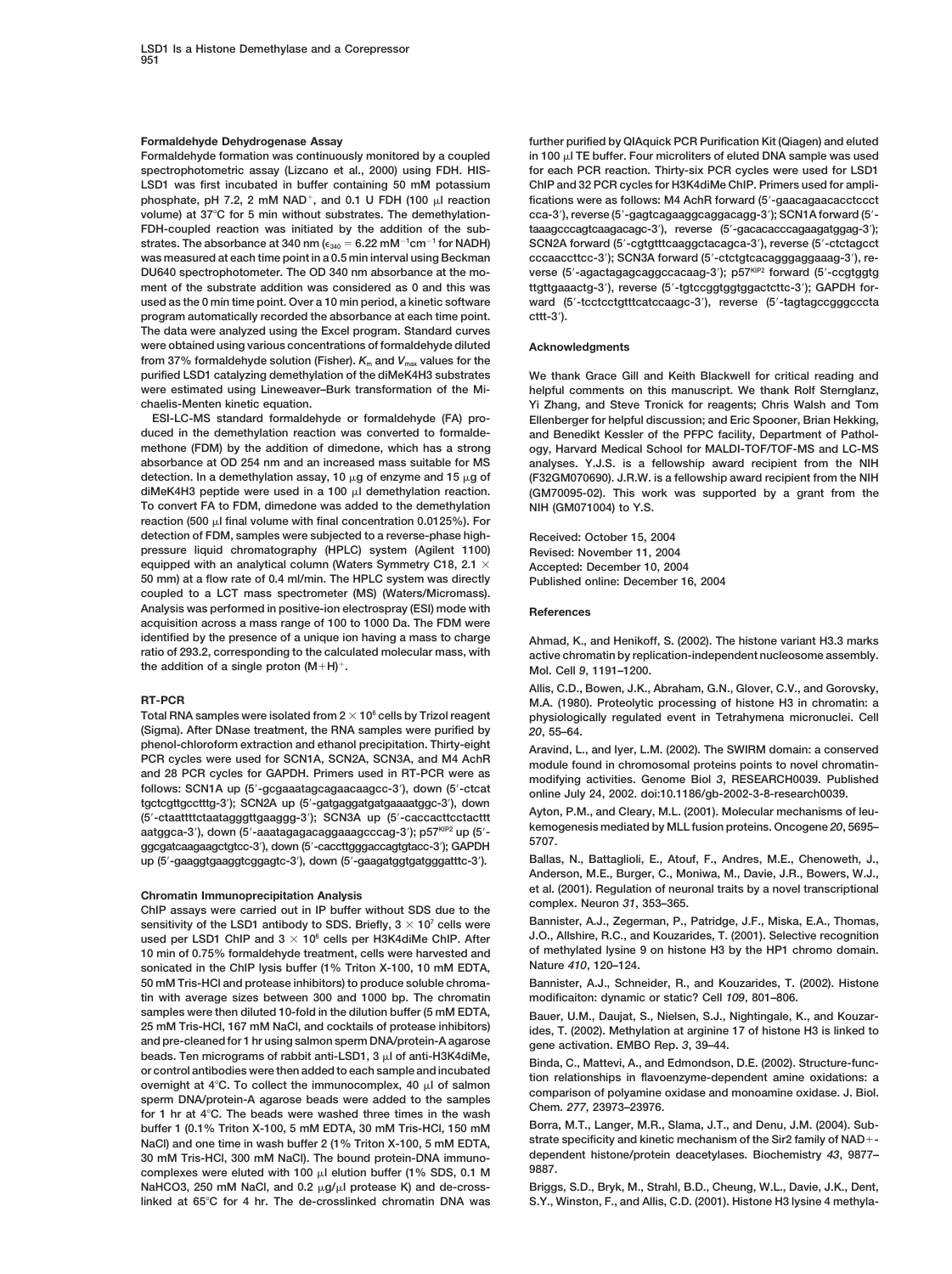Cao, R., Wang, L.J., Wang, H.B., Xia, L., Erdjument-Bromage, H., PASS and Dot1p: linking transd<br>Tempst, P., and Zhang, Y. (2002), Bloe of histone H3 Iysine 27 meth-**step in the meth-** wildtion. Mol. Cell 11, 721–729. Tempst, P., and Zhang, Y. (2002). Rloe of histone H3 lysine 27 meth**ylation in Polycomb-group silencing. Science** *298***, 1039–1043. Kuzmichev, A., Nishioka, K., Erdjument-Bromage, H., Tempst, P.,**

Aswad, D.W., and Stallcup, M.R. (1999). Regulation of transcription ated with a human multiprotein complex coi<br>Lok a protein methyltransferase, Science 284, 2174–2177. **The Englancer** of Zeste protein. Genes Dev. 16, 2893– **by a protein methyltransferase. Science 284, 2174-2177.** 

acetyltransferases: a candidate for histone demethylase activity? (2001). Methylatin of histone H3 lys<br>Trends Biochem. Sci. 27, 115–117. **Trends Biochem. Sci.** *27* **HP1 proteins. Nature** *410***, 116–120. , 115–117.**

**Cuthbert, G.L., Daujat, S., Snowden, A.W., Erdjument-Bromage, H., Landry, J., and Sternglanz, R. (2003). Yeast Fms1 is a FAD-utilizing Hagiwara, T., Yamada, M., Schneider, R., Gregory, P.D., Tempst, polyamine oxidase. Biochem. Biophys. Res. Commun.** *303***, 771–776. P., Bannister, A.J., and Kouzarides, T. (2004). Histone deimination Lee, M.H., Reynisdottir, I., and Massague, J. (1995). Cloning of**

**Czermin, B., Melfi, R., Donna, M., Seitz, V., Imhof, A., and Pirrotta, structure and tissue distribution. Genes Dev.** *9***, 639–649. V. (2002). Drosophila Enhancer of Zeste/ESC complexes have a Liang, G., Lin, J.C., Wei, V., Yoo, C., Cheng, J.C., Nguyen, C.T., histone H3 methyltransferase activity that marks chromosomal Poly- Weisenberger, D.J., Egger, G., Takai, D., Gonzales, F.A., and Jones,**

**Loss of spr-5 bypasses the requirement for the C.elegans presenilin Proc. Natl. Acad. Sci. USA** *101***, 7357–7362. sel-12 by derepressing hop-1. EMBO J.** *21***, 5787–5796. Litt, M.D., Simpson, M., Gaszner, M., Allis, C.D., and Felsenfeld, G.**

**Bromage, H., Tempst, P., Simon, J.A., and Zhang, Y. (2002). Purifica- mental changes at the chicken beta-globin locus. Science** *293***, tion and functional characterization of SET8, a nucleosomal histone 2453–2455. H4-lysine 20-specific methyltransferase. Curr. Biol.** *12***, 1086–1099. Lizcano, J.M., Unzeta, M., and Tipton, K.F. (2000). A spectrophoto-Feng, Q., Wang, H., Ng, H.H., Erdjument-Bromage, H., Tempst, P., metric method for determining the oxidative deamination of methyl-Struhl, K., and Zhang, Y. (2002). Methylation of H3-lysine 79 is medi- amine by the amine oxidases. Anal. Biochem.** *286***, 75–79.**

**Hakimi, M.A., Bochar, D.A., Chenoweth, J., Lane, W.S., Mandel, and Rosenfeld, M.G. (2002). Corepressor-dependent silencing of G., and Shiekhattar, R. (2002). A core-BRAF35 complex containing chromosomal regions encoding the science** *chrom***<br>
<b>histone** deacetylase mediates repression of neuronal-specific 1752. **histone deacetylase mediates repression of neuronal-specific 1752. genes. Proc. Natl. Acad. Sci. USA** *99***, 7420–7425. Muller, J., Hart, C.M., Francis, N.J., Vargas, M.L., Sengupta, A., Wild,**

**R. (2003). A candidate X-linked mental retardation gene is a compo- (2002). Histone methyltransferase activity of a Drosophila polycomb nent of a new family of histone deacetylase-containing complexes. group repressor complex. Cell** *111***, 197–208. J. Biol. Chem.** *278***, 7234–7239. Nakayama, J.-I., Rice, J.C., Strahl, B.D., Allis, C.D., and Grewal,**

**M., Yagyu, R., and Nakamura, Y. (2004). SMYD3 encodes a histone control of heterochromatin assembly. Science** *292***, 110–113. methyltransferase involved in the proliferation of cancer cells. Nat. Ng, H.H., Ciccone, D.N., Morshead, K.B., Oettinger, M.A., and Struhl,**

**ering time by histone acetylation in Arabidopsis. Science** *302***, 1751– tion-effect variegation. Proc. Natl. Acad. Sci. USA** *100***, 1820–1825. 1754. Ng, H.H., Robert, F., Young, R.A., and Struhl, K. (2003b). Targeted**

**tani, Y., and Howard, B.H. (2001). Stable histone deacetylase com- a localized mark and memory of recent transcriptional activity. Mol. plexes distinguished by the presence of SANT domain proteins Cell** *11***, 709–719.**

**Jarriault, S., and Greenwald, I. (2002). Suppressors of the egg-laying A., O'Carroll, D., Firestein, R., Cleary, M., Jenuwein, T., Herrera, R.E., CoREST corepressor complex in LIN-12/Notch signaling in C. ele- HP1 to promoters. Nature** *412***, 561–565.**

**A.L., Thomas-Tikhonenko, A., Schatz, D.G., and Calame, K. (2004). chromatin. Mol. Cell** *9***, 1201–1213. B cell-specific loss of histone 3 lysine 9 methylation in the V(H) locus Noma, K., Allis, C.D., and Grewal, S.I. (2001). Transitions in distinct**

**Joseph, B., Wallen-Mackenzie, A., Benoit, G., Murata, T., Joodmardi, boundaries. Science** *293***, 1150–1155. E., Okret, S., and Perlmann, T. (2003). p57(Kip2) cooperates with Paik, W.K., and Kim, S. (1973). Enzymatic demethylation of calf Nurr1 in developing dopamine cells. Proc. Natl. Acad. Sci. USA thymus histones. Biochem. Biophys. Res. Commun.** *51***, 781–788.**

**Purification and properties of the enzyme. J. Biol. Chem.** *239***, 3790– Biophys.** *165***, 369–378.**

**Krogan, N.J., Dover, J., Wood, A., Schneider, J., Heidt, J., Boateng, Nat. Genet.** *30***, 77–80.**

**tion is mediated by Set1 and required for cell growth and rDNA M.A., Dean, K., Ryan, O.W., Golshani, A., Johnston, M., et al. (2003). silencing in Saccharomyces cerevisiae. Genes Dev.** *15***, 3286–3295. The Paf1 complex is required for histone H3 methylation by COM-**

**Chen, D., Ma, H., Hong, H., Koh, S.S., Huang, S.M., Schurter, B.T., and Reinberg, D. (2002). Histone methyltransferase activity associ-**

**Chinenov, Y. (2002). A second catalytic domain in the Elp3 histone Lachner, M., O'Carroll, D., Rea, S., Mechtler, K., and Jenuwein, T.**

**antagonizes arginine methylation. Cell** *118***, 545–553. p57KIP2, a cyclin-dependent kinase inhibitor with unique domain**

**comb sites. Cell** *111***, 185–196. P.A. (2004). Distinct localization of histone H3 acetylation and H3–K4 Eimer, S., Lakowski, B., Donhauser, R., and Baumeister, R. (2003). methylation to the transcription start sites in the human genome.**

**Fang, J., Feng, Q., Ketel, C.S., Wang, H., Cao, R., Xia, L., Erdjument- (2001). Correlation between histone lysine methylation and develop-**

**ated by a new family of HMTases without a SET domain. Curr. Biol. Lunyak, V.V., Burgess, R., Prefontaine, G.G., Nelson, C., Sze, S.H.,** *12***, 1052–1058. Chenoweth, J., Schwartz, P., Pevzner, P.A., Glass, C., Mandel, G.,**

**Hakimi, M.A., Dong, Y., Lane, W.S., Speicher, D.W., and Shiekhattar, B., Miller, E.L., O'Connor, M.B., Kingston, R.E., and Simon, J.A.**

**Hamamoto, R., Furukawa, Y., Morita, M., Iimura, Y., Silva, F.P., Li, S.I.S. (2001). Role of histone H3 lysine 9 methylatin in epigenetic**

**Cell Biol.** *6***, 731–740. K. (2003a). Lysine-79 of histone H3 is hypomethylated at silenced He, Y., Michael, S.D., and Amasino, R.M. (2003). Regulation of flow- loci in yeast and mammalian cells: a potential mechanism for posi-**

**Humphrey, G.W., Wang, Y., Russanova, V.R., Hirai, T., Qin, J., Naka- recruitment of Set1 histone methylase by elongating Pol II provides**

**CoREST/Kiaa0071 and Mta-L1. J. Biol. Chem.** *276***, 6817–6824. Nielsen, S.J., Schneider, R., Bauer, U.M., Bannister, A.J., Morrison,** and Kouzarides, T. (2001). Rb targets histone H3 methylation and

**gans. Genes Dev.** *<sup>16</sup>***, 2713–2728. Nishioka, K., Rice, J.C., Sarma, K., Erdjument-Bromage, H., Werner, Jenuwein, T., and Allis, C.D. (2001). Translating the histone code. J., Wang, Y.M., Chuikov, S., Valenzuela, P., Tempst, P., Steward, Science** *293***, 1074–1080. R., et al. (2002). RP-Set7 is a nucleosome-specific methyltransferase Johnson, K., Pflugh, D.L., Yu, D., Hesslein, D.G., Lin, K.I., Bothwell, that modifies lysine 20 of histone H4 and is associated with silent**

histone H3 methylation patterns at the heterochromatin domain

*<sup>100</sup>***, 15619–15624. Paik, W.K., and Kim, S. (1974). Epsilon-alkyllysinase. New assay**  $R$ nethod, purification, and biological significance. Arch. Biochem.

**3796. Peters, A.H., Mermoud, J.E., O'Carroll, D., Pagani, M., Schweizer, Kouzarides, T. (2000). Acetylation: a regulatory modificaiton to rival D., Brockdorff, N., and Jenuwein, T. (2002). Histone H3 lysine 9 phosphorylation? EMBO J.** *19***, 1176–1179. methylation is an epigenetic imprint of facultative heterochromatin.**